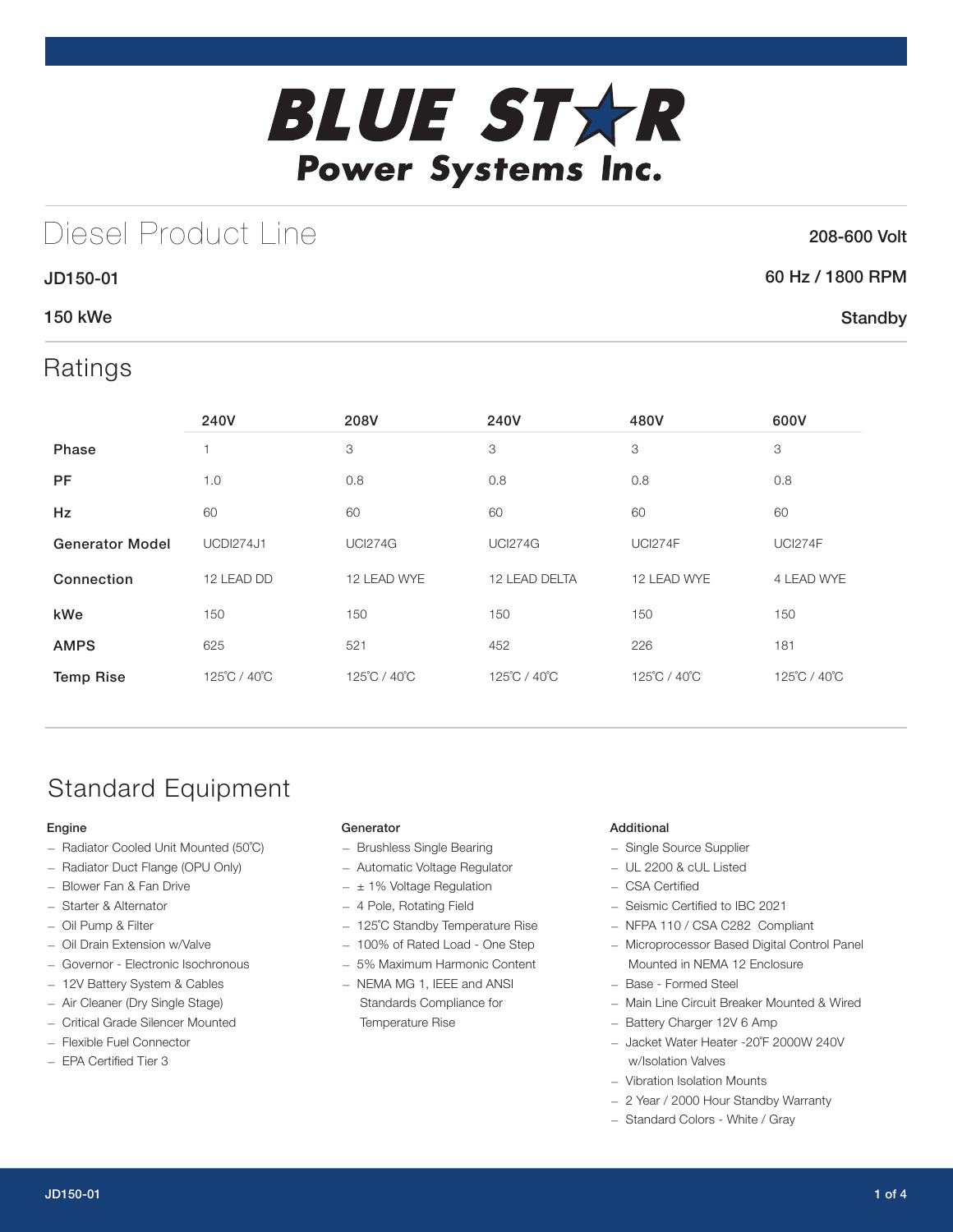150 kWe



# Application Data

| Engine                                                                   |                    |                                      |                                                |
|--------------------------------------------------------------------------|--------------------|--------------------------------------|------------------------------------------------|
| Manufacturer:                                                            | John Deere         | Displacement - Cu. In. (lit):        | 415 (6.80)                                     |
| Model:                                                                   | 6068HF285          | Bore - in. (cm) x Stroke - in. (cm): | 4.19 (10.6) x 5.00 (12.7)                      |
| Type:                                                                    | 4-Cycle            | Compression Ratio:                   | 19.0:1                                         |
| Aspiration:                                                              | Turbo Charged, CAC | Rated RPM:                           | 1800                                           |
| <b>Cylinder Arrangement:</b>                                             | 6 Cylinder Inline  | Max HP Stby (kWm):                   | 237 (177)                                      |
| <b>Exhaust System</b>                                                    |                    |                                      | Standby                                        |
| Gas Temp. (Stack): °F (°C)                                               |                    |                                      | 981 (527)                                      |
| Gas Volume at Stack Temp: CFM (m <sup>3</sup> /min)                      |                    |                                      | 1,158 (32.8)                                   |
| Maximum Allowable Exhaust Restriction: in. H2O (kPa)                     |                    |                                      | 30.0 (7.50)                                    |
| <b>Cooling System</b>                                                    |                    |                                      |                                                |
| Ambient Capacity of Radiator: °F (°C)                                    |                    |                                      | 122 (50.0)                                     |
| Maximum Allowable Static Pressure on Rad. Exhaust: in. H2O (kPa)         |                    |                                      | 0.50(0.12)                                     |
| Water Pump Flow Rate: GPM (lit/min)                                      |                    |                                      | 48.0 (182)                                     |
| Heat Rejection to Coolant: BTUM (kW)                                     |                    |                                      | 5,407 (94.6)                                   |
| Heat Rejection to CAC: BTUM (kW)                                         |                    |                                      | 1,708 (29.9)                                   |
| Heat Radiated to Ambient: BTUM (kW)                                      |                    |                                      | 3,021 (52.9)                                   |
| <b>Air Requirements</b>                                                  |                    |                                      |                                                |
| Aspirating: CFM (m <sup>3</sup> /min)                                    |                    |                                      | 448 (12.7)                                     |
| Air Flow Required for Rad. Cooled Unit: CFM (m <sup>3</sup> /min)        |                    |                                      | 10,683 (302)                                   |
| Air Flow Required for Heat Exchanger/Rem. Rad. CFM (m <sup>3</sup> /min) |                    |                                      | Consult Factory For Remote Cooled Applications |
| <b>Fuel Consumption</b>                                                  |                    |                                      |                                                |
| At 100% of Power Rating: gal/hr (lit/hr)                                 |                    |                                      | 11.1(42.0)                                     |
| At 75% of Power Rating: gal/hr (lit/hr)                                  |                    |                                      | 8.95 (33.9)                                    |
| At 50% of Power Rating: gal/hr (lit/hr)                                  |                    |                                      | 6.72(25.4)                                     |
| <b>Fluids Capacity</b>                                                   |                    |                                      |                                                |
| Total Oil System: gal (lit)                                              |                    |                                      | 5.02(19.0)                                     |
| Engine Jacket Water Capacity: gal (lit)                                  |                    |                                      | 3.14(11.9)                                     |
| System Coolant Capacity: gal (lit)                                       |                    |                                      | 6.10(23.1)                                     |

Deration Factors: Rated Power is available up to 10,000 ft (3,048 m) at ambient temperatures to 122°F (50°C). Consult factory for site conditions above these parameters.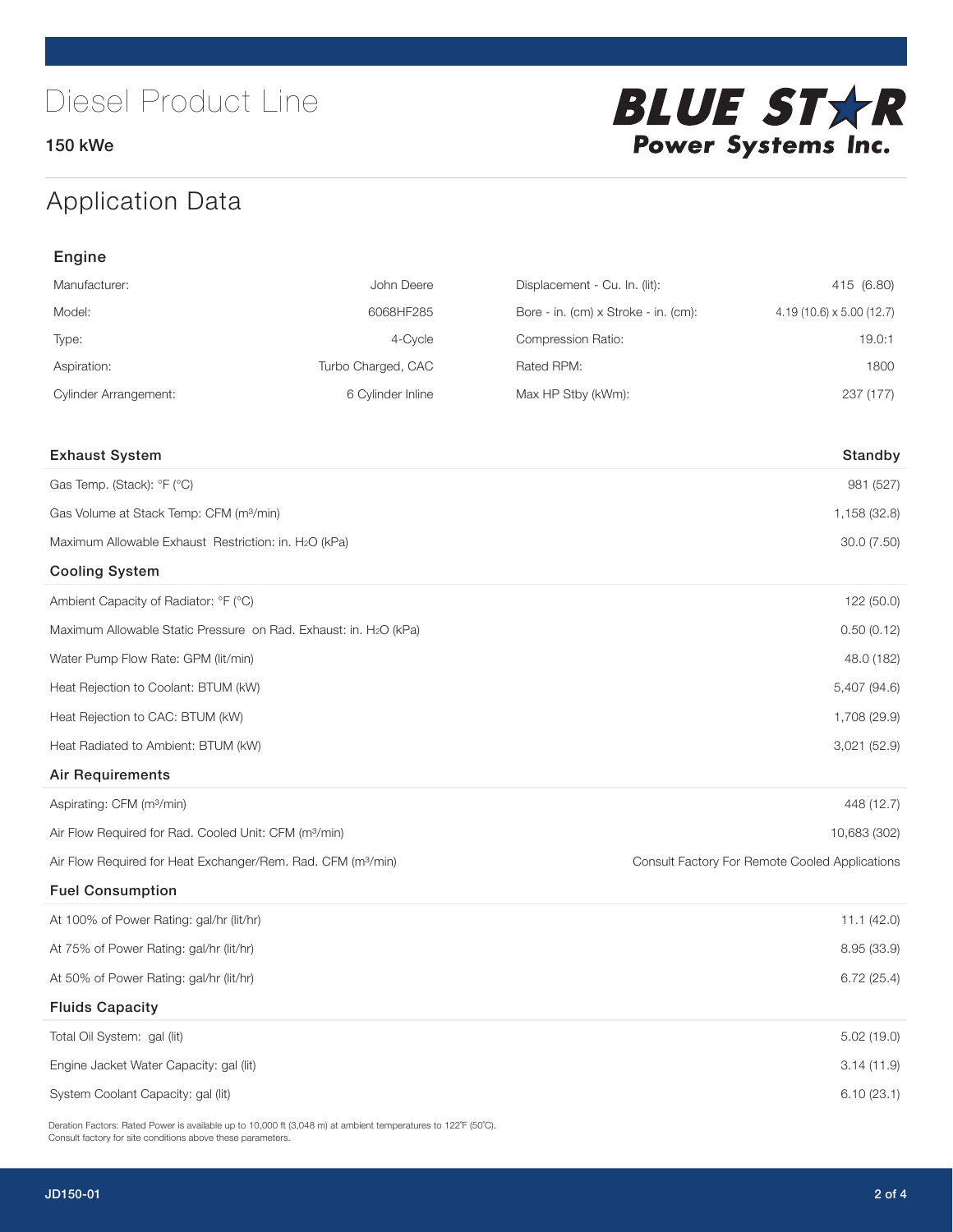# Diesel Product Line

#### 150 kWe



## DCP7310 Control Panel

#### Standard Features

- Digital Metering
- Engine Parameters
- Generator Protection Functions
- Engine Protection
- CAN Bus (J1939) ECU Communications
- Windows-Based Software
- Multilingual Capability
- Remote Communications to DSE2548 Remote Annunciator
- 8 Programmable Contact Inputs
- 10 Contact Outputs
- RS485 Communicator Interface
- cULus Listed, CE Approved
- Event Recording
- IP 65 rating (with supplied gasket) offers increased resistance to water ingress
- NFPA 110 Level 1 Compatible

## Weights / Dimensions / Sound Data

|                    | L x W x H                    | Weight Ibs |  |  |
|--------------------|------------------------------|------------|--|--|
| <b>OPU</b>         | $110 \times 54 \times 64$ in | 3,500      |  |  |
| Level 1            | $130 \times 54 \times 74$ in | 4,375      |  |  |
| Level 2            | $130 \times 54 \times 74$ in | 4.425      |  |  |
| Level <sub>3</sub> | 164 x 54 x 74 in             | 4.725      |  |  |
|                    |                              |            |  |  |

Please allow 6-12 inches for height of exhaust stack.

|            | No Load | <b>Full Load</b> |  |  |
|------------|---------|------------------|--|--|
| <b>OPU</b> | 82 dBA  | 85 dBA           |  |  |
| Level 1    | 80 dBA  | 82 dBA           |  |  |
| Level 2    | 75 dBA  | 78 dBA           |  |  |
| Level 3    | 71 dBA  | 73 dBA           |  |  |



STOP MANUAL OPTION AUTO ALARM START

[AUTO]

**BLUE STAR** Power Systems Inc.

Manual Mode Button and Indicator United States and Indicator United States and Indicator United States and Indicator United States and Indicator United States and Indicator United States and Indicator United States and Ind Configurable Button -  $\Box$  Auto Mode Button and Indicator

DIGITAL CONTROL PANEL

Module Display  $\Box$ 

 $\bullet$  $\bullet$  $\bullet$ 

 $\circledcirc$ 

Menu Navigation

Open Generator (Manual Mode Only)

Generator Breaker LED

Stop / Reset Mode Button and Indicator

 $\bullet$  $\bullet$   $\circ$   $\bullet$ 

 $\sigma$ 

՟Պ

Close Generator (Manual Mode Only)

Generator Available LED

L Start Button

 $\blacksquare$